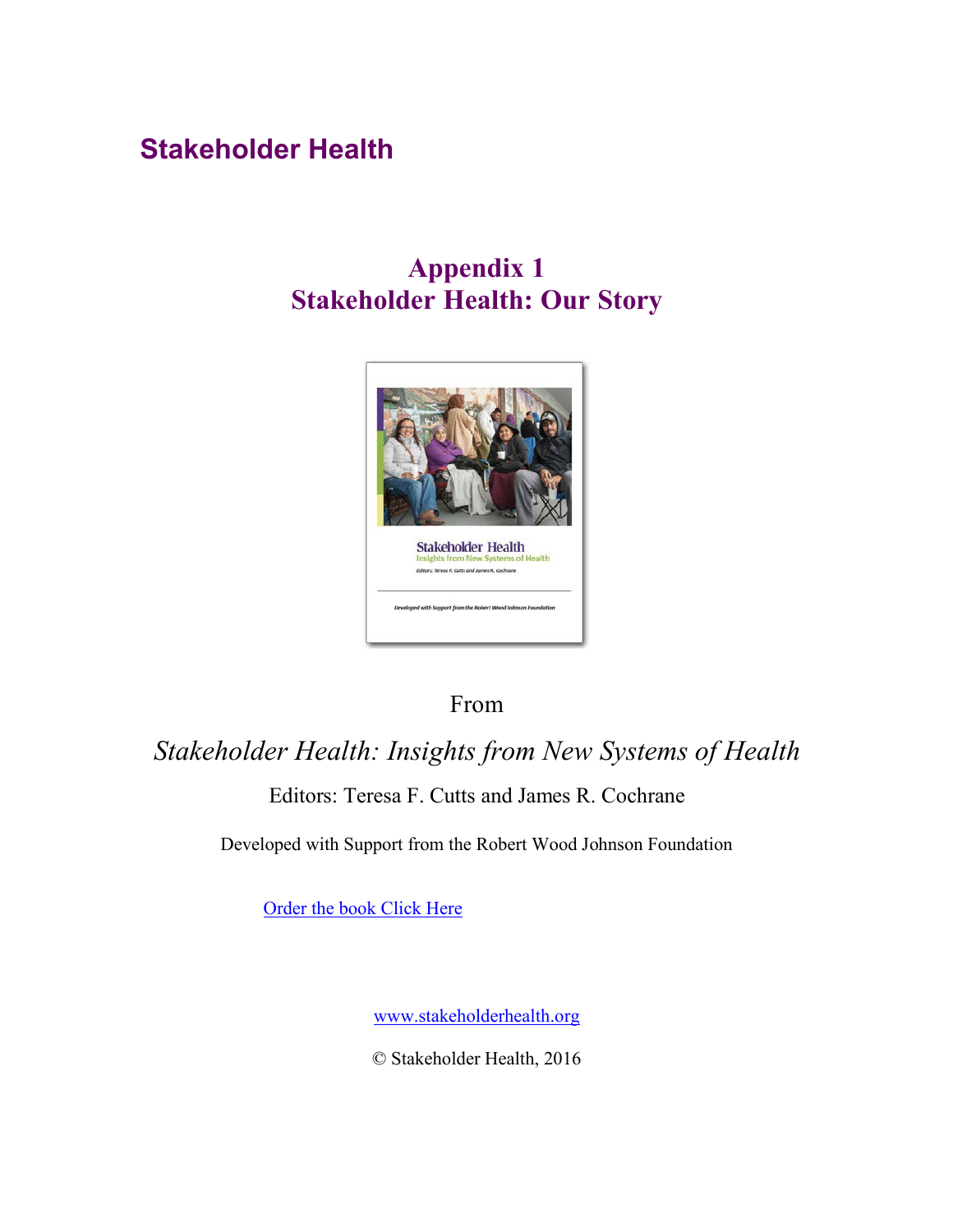### **APPENDIX 1 Stakeholder Health: Our Story**

*Gary Gunderson, Teresa Cutts, Heidi Christensen and Tom Peterson*

Stakeholder Health (SH) is a learning group of hospitals (with the benefits of other private and public partners along the way) distinguished by what we are trying to learn and who is doing the learning. The focus is simple and profound: can faith-based and mission oriented institutions deliver what we were created to do? Most of our institutions were founded several generations ago by people of faith or with deep community vision who thought a hospital would advance the general health and well-being of some place they loved, whether in Detroit, Winston-Salem or the wilds of West Baltimore or Tacoma.

Fast forward to the 21st century, and the technology of these hospitals would be almost unrecognizable to those founders. The public health field has come almost full circle in the era of the Affordable Care Act and as a result of advances in health science for prevention, early detection and long-term management of so many conditions that were once death sentences. But what about the mission? How does that go forward? Maybe now we can do what we were created to do a century ago: learn the things that make not just for good *hospitals* but for the full *health* of all.

The Stakeholder Health learning collaborative is also distinctive in who is asking and answering that profound question. Many of us work at fairly high levels in the hospitals, often for most of our careers. We know health systems from investing our time, energy and mind in them at all hours on the clock, year after year. We hope for them as we hope for the communitiesthey—we—serve. So we know the traps, complicities, perversities and inertia involved as these massive institutions—usually the largest in their communities—refocus, remember their purpose, and try to align themselves with the noble work of health at large scale. We, the learners writing here, are far removed from naiveté—but not from hope. At any gathering and in every collaborative chapter in the path of SH you'll see intellectual generosity and courage born of that hope that can only be nurtured and made real by working with others who themselves are moved by it.

This appendix gathers the remarkable bundle of threads of the learning journey of SH to date. We are early on that journey in many ways, so the previous chapters look down the road and around the world for clues to where we must go next. Here we sum up what we have come to learn so far.

The learning group that became SH emerged when a White House delegation came to Memphis to see how an African model of "religious health assets mapping" was being adapted into the US context. As was true in Africa, the Memphis assessment unveiled about six times as many generative partners as the prevailing official maps showed. In the case of Memphis, that meant hundreds of faith-forming things (congregations), while elsewhere, such as in North Carolina, the surprise is the number of faith-based community organizations at work (details of the African mapping model and others are in Chapter 6 in this work). How to see, align, animate and release these assets, especially in troubled neighborhoods, lies beneath everything Stakeholder Health tries to learn. Given that these key resources are needed worldwide, this makes Stakeholder Health part of a global learning community. The motherland for this kind of learning is post-colonial Africa, which knows that the health of its people rests on their own energy, intelligence and, yes, liberation. That's true for South Memphis, San Bernardino, the left-behind urban areas of Detroit and West Baltimore, too. Stakeholder Health learns the most in, from and with those working in tough places—a very global kind of thing to do.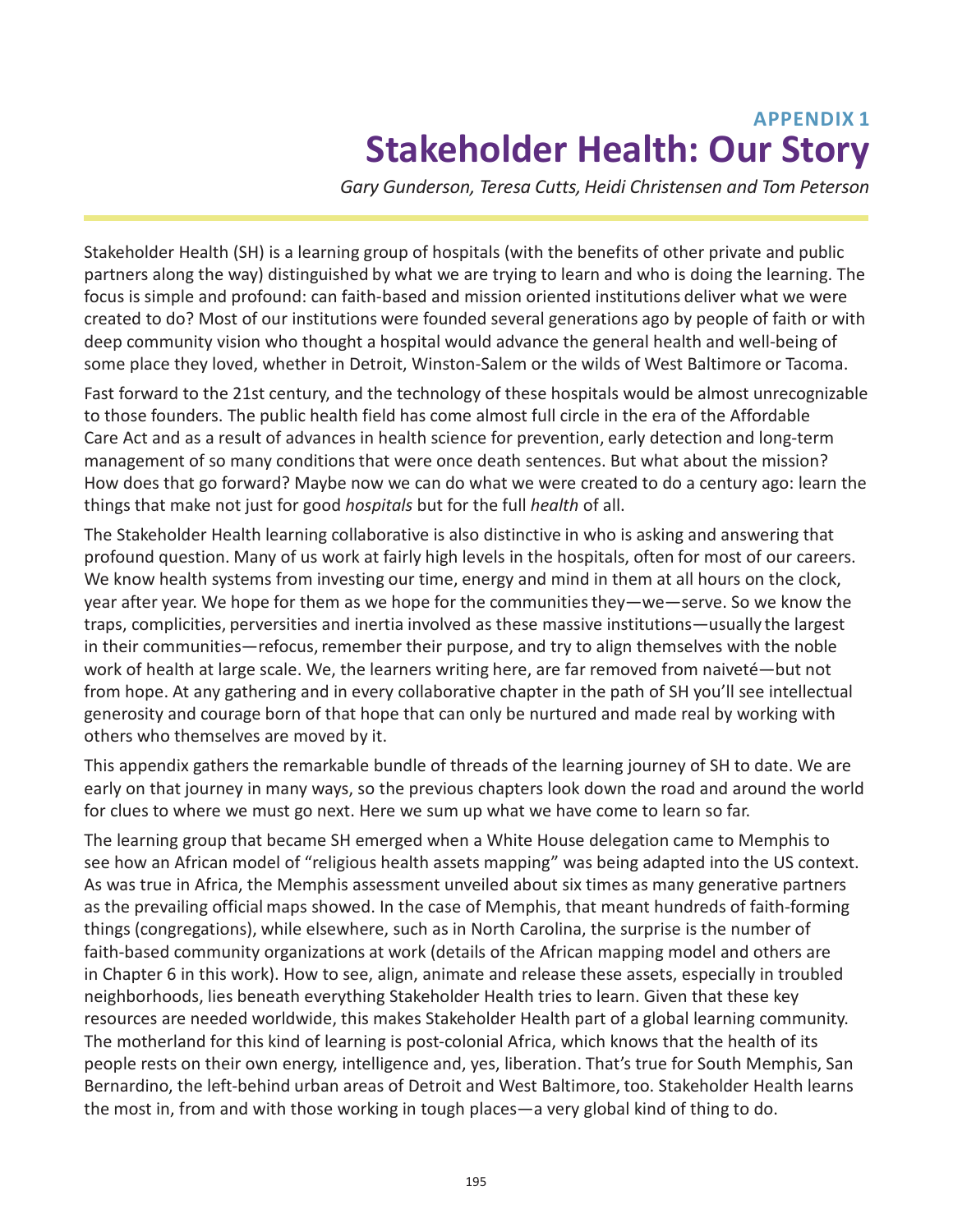It wasn't just the huge connectional network of Memphis that caught the attention of HHS, but creative data gathering that showed powerful effect where you wouldn't expect it. The community partnerships were moving hospital data. That's the other consistent Stakeholder Health focus—a constant search for real-time evaluation so that all of the stakeholders in and around the healing enterprises called hospitals could test their best intentions against actual results as quickly as possible. We know that health is mostly the result of long trajectory "determinants" (which we consider variables), so we know our efforts will take decades. This puts additional intellectual pressure on us to find the earliest reliable indicators to steer our partnerships so they might, as Martin Luther King would want, "bend the arc of history toward justice." That's what we want to learn. We want our lives as professionals and that of our institutions, professing mercy and justice, to learn the things that will bend the long arc of what we care the most about. The learning this book outlines was done on the way with little patience for our own pace. We know we will need to know more and learn faster as we go further toward accomplishing our original goals. The rest of this document, far from complacent then, is even less patient.

#### **Brief History**

The site visit to Memphis from Feb. 6-8, 2011 that led to Stakeholder Health was an exploratory consultation led by the White House Office and HHS Center for Faith-based and Neighborhood Partnerships. They brought leaders from other governmental agencies too: Administration on Aging, Agency for Healthcare Research and Quality, Health Resources Services Administration, Office of Minority Health, Regional Health Administrator, Office of the Assistant Secretary for Health Substance Abuse and Mental Health Services Administration. These leaders arrived in Memphis just as the first data from the Congregational Health Network became available and this shifted the energy to exploring practices of innovative health systems interested in partnering more intentionally with vulnerable populations.

To tap into that innovative partnership energy the February meeting was followed by a national gathering in Sept. 2011 at the White House co-hosted by its Office of Faith Based and Neighborhood Partnerships and the HHS Partnership Center, attended by senior representatives of 22 different health systems. Besides the Memphis Model's Congregational Health Network, the Camden Coalition's hotspotting and South Central Foundation (NUKA) integrated health systems approaches were highlighted. Since then, the HHS Partnership Center has coordinated and walked alongside this voluntary, peer-led learning collaborative of hospital health professionals motivated by the ACA to accelerate their institution's progress in transforming the health of their communities. Initially called the Health Systems Learning Group (HSLG), it shifted its name to Stakeholder Health in 2013.

#### **Stakeholder Health Partners**

To date Stakeholder Health has enjoyed the participation of over 90 organizations across diverse sectors (53 are hospital health systems), including governmental and community partners, denominational partners, other initiatives or coalitions(e.g. , 100 Million Lives), as well as policy, research institute and think tank partners (e.g. IOM Roundtable on Population Health, ReThink Health, and RWJF). With past or current contributing partners bolded, they include: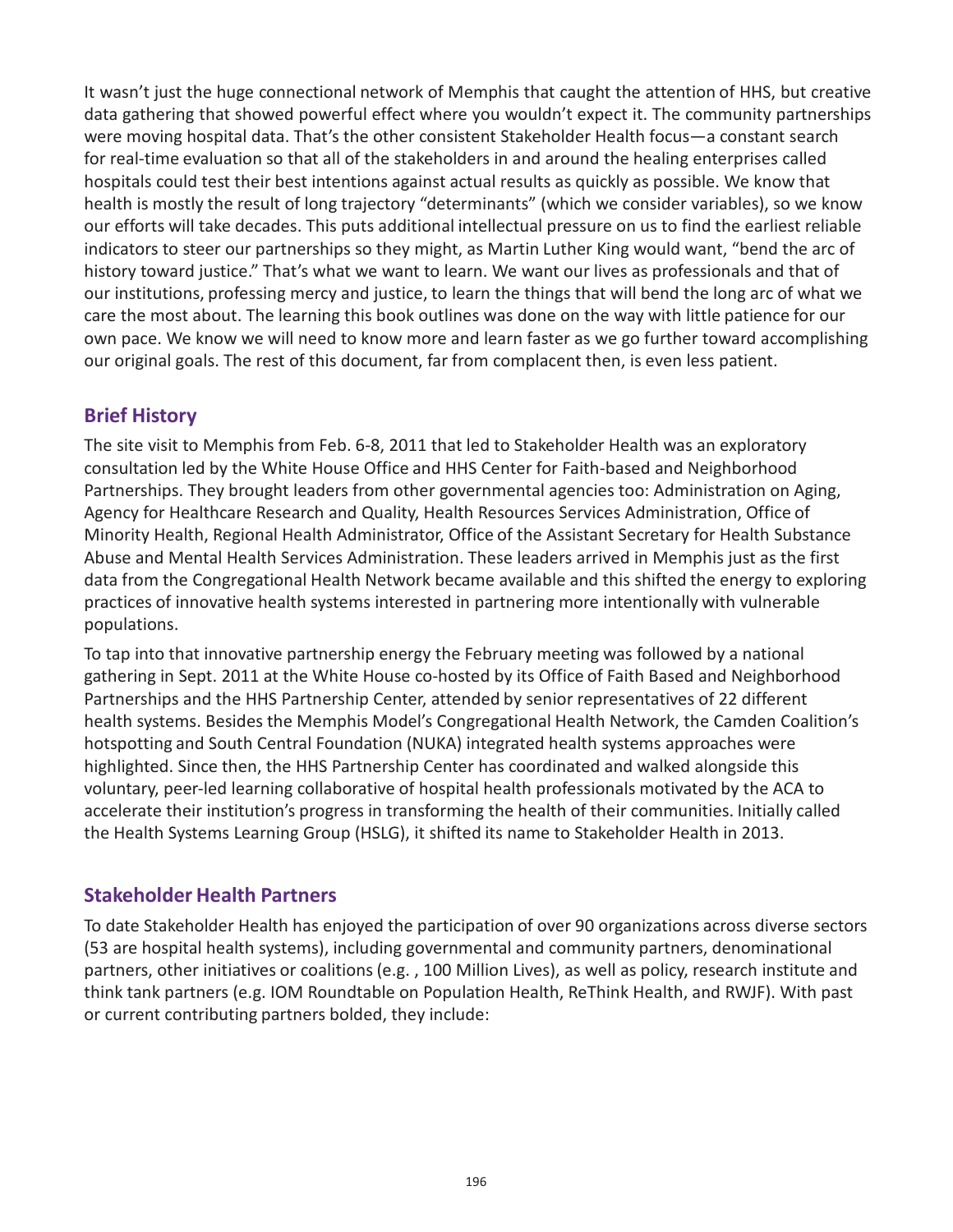- **• Adventist Health Central Valley Network, CA**
- **• Adventist HealthCare, MD/NJ**
- **• Adventist Health System, Orlando, FL**
- **• Advocate HealthCare, Chicago, IL**
- Allen Temple Baptist Church, Oakland, CA
- American Muslim Health Professionals (AMHP)
- **• Ascension Health, St. Louis, MO**
- Aurora Health System, Milwaukee, WI
- Baptist Health (Northeast Florida & Southeast Georgia)
- Baptist State Convention of North Carolina
- **• Baylor, Scott & White Health System, Central Dallas, TX**
- **• Bon Secours Health System, Inc.**
- Bon Secours Baltimore Health System, Baltimore, MD
- Bon Secours Richmond Health System, VA
- Bread for the World
- California Endowment (The)
- Camden Coalition of Health Care Providers
- Catholic Charities, USA
- Catholic Health Association
- **• Catholic Health Initiatives, Franciscan Health & MultiCare Health System (joined SH together), Tacoma, WA**
- Carter Center (The)
- Centers for Disease Control and Prevention
- Centers for Medicaid and Medicare, DC
- Central Dallas Ministries
- Centura, Englewood, CO
- ChangeLab Solutions, Oakland, CA
- CHE/Trinity Health System, Livonia, MI
- CHRISTUS Health, Irving, TX
- CitySquare, Dallas, TX
- Clark University, MA
- Community Catalyst
- Dept. of Health and Human Services
- Democracy Collaborative, (The)
- **• Dignity Health, San Francisco, CA**
- Duke University Hospital, Raleigh, NC
- EMORY Interfaith Health Program
- Fairview Health Services, Minneapolis, MN
- George Washington Department of Health Policy, School of Public Health and Health Services, DC
- Gordon-Conwell Seminary, Charlotte, NC
- **• Henry Ford Health System, Detroit, MI**
- Hood Theological Seminary, Salisbury, NC
- Hope *worldwide*
- Howard University and University Hospital, Washington, DC
- **• Indiana University Health, Indianapolis**
- Inova Health System, Fairfax, VA
- Institute for Healthcare Improvement, 100 Million Lives, Boston, MA
- Institute of Medicine, DC
- Islamic Society of North America;
- Jewish Community Center Association of North America (JCCA), NY
- Johns Hopkins University School of Medicine
- Intermountain Healthcare, Salt Lake City, Utah
- Kaiser Permanente, Oakland, CA
- **• Kettering Health Network, Dayton, OH**
- Kresge Foundation
- Leadership Foundation, Knoxville, TN
- **• Loma Linda University Health, CA**
- Lutheran Healthcare, Brooklyn, NY
- Lutheran Services of America, DC
- Lutheran Services of Florida
- **• Lutheran Social Services, Illinois**
- Medical Network Devoted to Service (MiNDS)
- MedStar Health, MD, DC
- Memorial Hospital of South Bend, IN
- **• Methodist Le Bonheur Healthcare, Memphis, TN**
- NAD Seventh-day Adventists, Adventist Health **Ministries**
- National Association of Hispanic Nurses
- National Baptist Convention
- **• Nemours, DEL, Fl**
- OhioHealth, Columbus, OH
- Penrose-St. Francis Health Services, Colorado Springs, CO
- People Improving Community by Organizing Network (PICO)
- Pinnacle Health Systems, Harrisburg, PA
- **• ProMedica Health, Toledo, OH**
- Providence Hospital, Washington, DC
- **• Providence Health & Services, Tacoma, WA**
- Prevention Institute, Oakland, CA
- Public Health Institute, Oakland, CA
- ReThink Health, The Fannie E. Rippel Foundation
- **• Robert Wood Johnson Foundation**
- Serve West Dallas, TX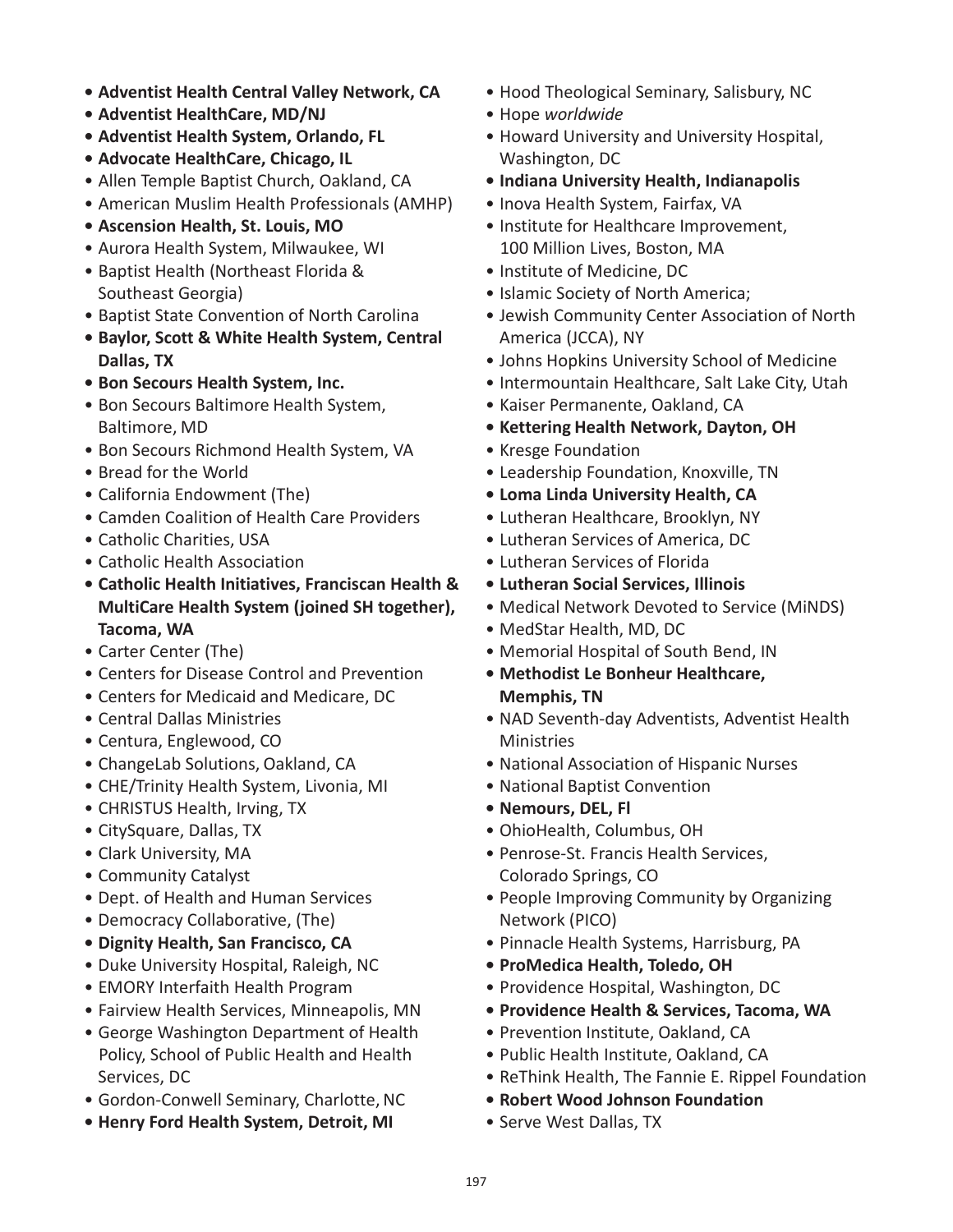- Shawnee Mission Medical Center, Kansas
- Sibley Hospital, Washington DC
- St. Joseph Health System, Sonoma County, CA
- Southcentral Foundation, Alaska
- **• Summa Health System, Akron, OH**
- **• Texas Health Resources, Dallas/Ft Worth**
- The Bridgespan Group
- The California Endowment
- Trinity Health System, Livonia, MI
- Trust for America's Health, Washington, DC
- Union Theological Seminary, Dayton, OH
- United Methodist Committee on Relief (UMCOR)
- United Way Worldwide
- United Way Santa Cruz
- **• University Health, Cleveland, OH**
- UMASS Memorial Health System, Worcester
- University of Illinois Health and Hospital System, Chicago, IL
- Urban Strategies, DC
- **• Wake Forest Baptist Health, Winston-Salem, NC**
- Wesley Theological Seminary, Washington DC
- YMCA of the USA

#### **Stakeholder Health Structure and Function**

SH was initially funded by a few contributing hospital systems per their CEOs' discretion: Methodist Le Bonheur Healthcare, Texas Health Resources, Henry Ford Health System, Advocate Healthcare, Indiana University, Loma Linda University Health, Adventist Florida, Dignity Health and Summa Health System. Funding from CEOs started in December 2011 and continues currently with these partners: Methodist Le Bonheur Healthcare, Wake Forest Baptist Medical Center, Henry Ford Health System, Advocate Healthcare, Bon Secours System, Baltimore and Richmond, Adventist West, Adventist Maryland, Adventist West, Loma Linda University Health, Adventist Florida, Dignity Health, Ascension Health, University Health in Cleveland, ProMedica, Nemours and Providence Health & Services. Recently Catholic Health Initiative (CHI) Franciscan Health & MultiCare Health System from Tacoma (WA) joined SH together in an unprecedented model of two competing health systems joining as one.

Stakeholder Health is now administered by a Secretariat housed at Wake Forest Baptist Medical Center in partnership with the HHS Partnership Center, with Gary Gunderson serving as the Secretary of the group and Teresa Cutts as staff liaison, along with Tom Peterson (Communications Director), Fred Smith (Faith Community Liaison) and Heidi Christensen (HHS Partnership Center Liaison). Jerry Winslow serves as Chair of the Stakeholder Health Advisory Council (SHAC).

Formed in 2014, the SHAC serves as an informal council without by-laws or regulations, though members serve as the decision-making body of SH. The contributing health systems (bolded in the participant grid above) have representatives on the SHAC. SH prides itself on keeping a lean and nimble infrastructure and not being grant or philanthropy dependent. Funds beyond grant monies are used to subsidize regional meetings and travel, as well as to support communication efforts.

#### **Stakeholder Health Mission and Focus**

Stakeholder Health is a voluntary movement of people working within hospital health systems who see in the current policy environment the opportunity to address the underlying causes of poor health in their communities by strategically shifting existing resources and partnering with diverse stakeholders.

Stakeholder Health participants are committed to **open source learning** and **a shared mission**  articulated initially in a co-created 80-page monograph that was presented to their senior leadership at HHS in April 2013. In it, they outlined a framework for the health outcomes of the broader population, including its most vulnerable citizens. Stakeholder Health members are promoting three foundational strategies that will achieve greater health, particularly in the most vulnerable neighborhoods: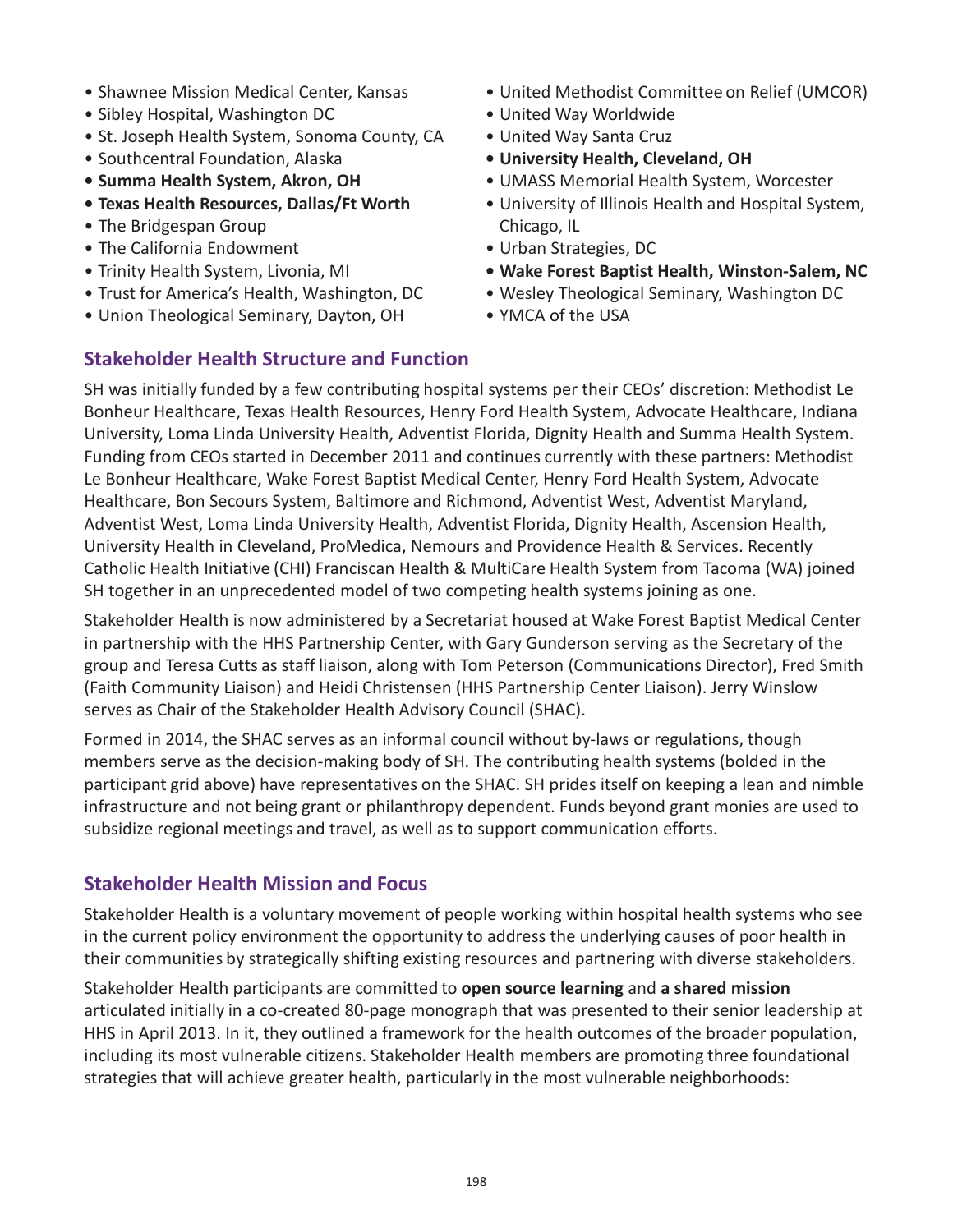- **Address the social complexity of the most challenging patients** by engaging them at **the "neighborhood" level,**
- Work with **large-scale community partnerships**, and
- Proactively use **existing resources such** as charity care or community health assets.

(See 2016 updates from select case studies presented in the HSLG Monograph in Appendix 3.)

### **HHS Partnership Center and Stakeholder Health Convenings and Site Visits**

SH and the HHS Partnership Center have coordinated national and regional convenings and site visits to health systems demonstrating exemplary practices advancing population health efforts since 2011. To date, these convenings and site visits have included:

#### **NATIONAL:**

- **Improving Health Outcomes through Faith-Based and Community Partnerships,** White House, September 20, 2011 **(65 participants)**
- **Improving Health Outcomes through Faith-Based and Community: Best Practicesfrom the Field,** Dept. of Health and Human Services (HHS), DC, February 16-17, 2012 **(61 participants)**
- **Strategic Investment in Shared Outcomes: Transformative Partnerships between Health Systems and Communities, HHS**, April 4, 2013 **(40 participants)**
- **Mission, Purpose and Power, Loma Linda University Health,** Feb. 17-18, 2014 **(29 participants)**
- **Chawumba (informal gathering of the SH "tribe"),** July 2015, Winston Salem, NC **(38 participants)**
- **Stakeholder Health Advisory Council Retreat,** Institute of Medicine, October 21, 22, 2014 **(12 participants)**
- **Health IT— Accounting for Social and Behavioral Factors,** Dept. of Health and Human Services, September 18, 2014 **(57 participants)**
- **Listening sessions with CDC and CMMI,** HHS, September 18, 2014 **(25 participants)**
- **Partners in Health: Aligning Clinical Systems and Community Health Assets,** White House, April 15, 16, 2015 **(70 participants)**

(See 2016 updates from select case studies presented in the HSLG Monograph in Appendix 3.)

#### **REGIONAL:**

- **Memphis System of Health: Mapping and Aligning the Health Assets,** Feb. 6-8, 2011, Methodist Le Bonheur Healthcare, Memphis, TN **(30 participants)**
- **Health Systems Learning Group Regional Meeting,** Henry Ford Health System, Detroit, MI. October 9-11, 2012 **(65 participants)**
- **Expanded Models of Community Partnership: Securing a Return on Investment,** Loma Linda University Medical Center, San Bernardino, CA. June 28, 29, 2013 **(36 participants)**
- **Leadership through Partnership**, Advocate Healthcare, Chicago, IL, Sept. 24-25, 2015 **(43 participants)**

For all convenings held before 2013, the agendas and PowerPoint presentations ca[n be found at the](http://www.methodisthealth.org/about-us/faith-and-health/research/learning-collaborative/)  Center of Excellence in Faith and Health website, Methodist Le Bonheur Healthcare <http://www.methodisthealth.org/about-us/faith-and-health/research/learning-collaborative/>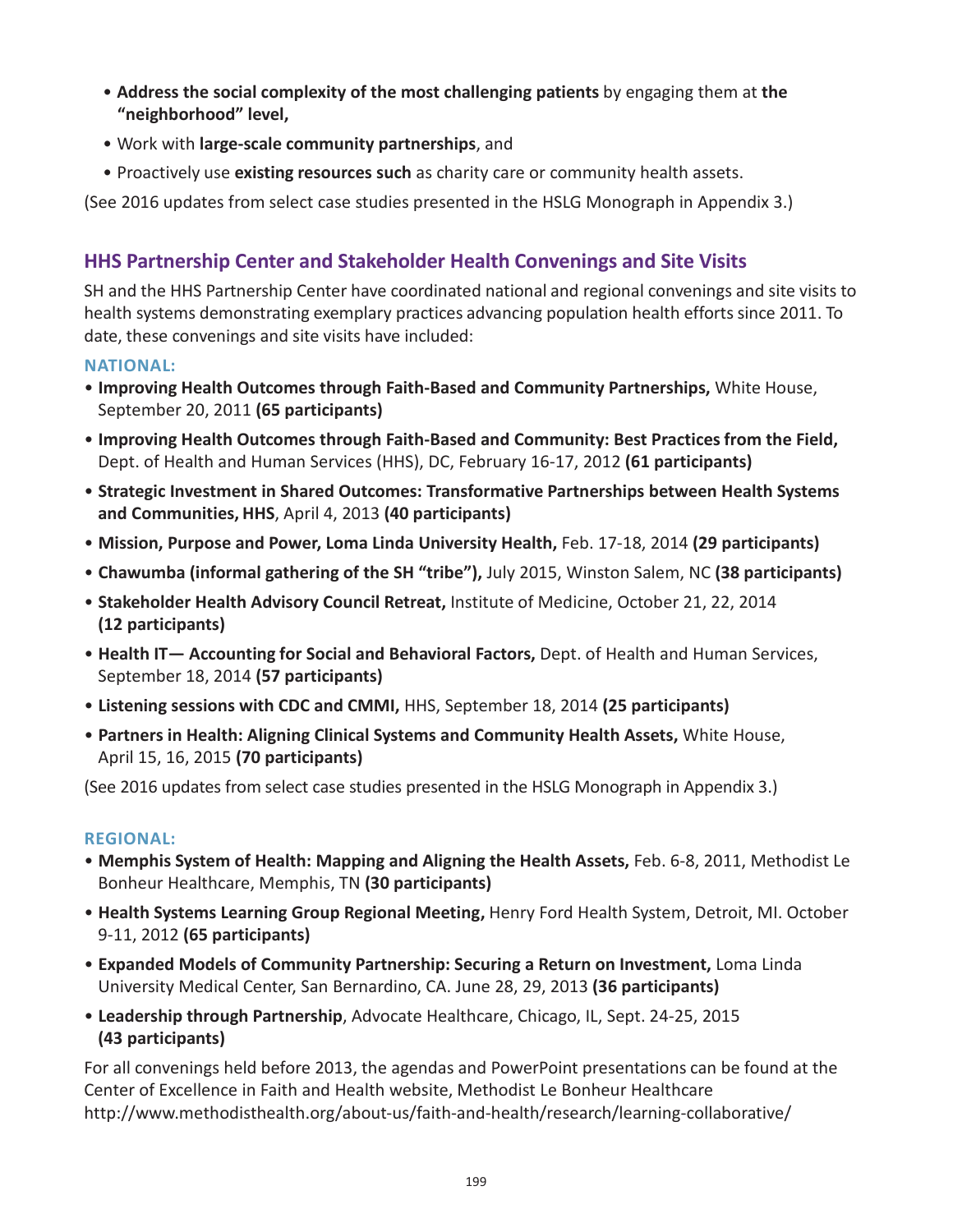#### **GROUP FIELD SITE VISITS**

Group field site visits encourage deeper "cross-pollination" or learning and sharing best practices from site to site, as well as expansion of SH membership. These visits are usually initiated by Secretariat staff or our SH members. Visits to date, attended by one or more of the Secretariat, include:

Adventist Health, Orlando Florida (December 2013) Bon Secours Richmond, VA (November 2013) Bon Secours Baltimore, MD (March 2014 ) UMass Memorial Health, Worcester, MA (September 2014) Henry Ford Health System, Detroit (April 2015) Loma Linda University Medical Center, San Bernardino (December 2014) MultiCare Health & Catholic Health Initiatives, Franciscan, Tacoma, WA (May 2015) Mt. Sinai, Icahn School of Medicine (November 2015) NYU Brooklyn Lutheran (November 2015) Providence Health & Services, Tacoma, WA (January 2016)

#### **Stakeholder Health Forum Series**

Led and managed by The HHS Partnership Center, SH produced and co-hosted a monthly web-based Stakeholder Health Forum from Fall 2013 through 2014. Presentations by participantsfocused on sharing concrete, granular intelligence on their efforts to reform systems from within their institutions. An impressive 800 persons in total participated, ranging from 30 to a high of 90 per Forum. The Forum formally ended in December 2014. Its topics included:

- **IT Working Group report-out/ Propeller Health** (Loma Linda, Wake Forest, Dignity, 9/25/2013). Presenters: Dora Barilla and Eileen Barsi
- **• Institutionalizing Strategies for Population Health: How ProMedica Achieved Consensus for a Hunger-Free Community** (ProMedica, 10/2/2013). Presenters: Barb Petee and Randy Oostra
- **• Exploring Stakeholder Health website** (12/4/2103). Presenter: Tom Peterson
- **• "It's about Geography": Place and Person-centered Community Health Development** (Loma Linda, Adventist Health System, 1/8/2014). Presenters: Dora Barilla and Maureen Kersmarki, Tim **McKinney**
- **• Community Health Asset Mapping: Moving from CHNA to Sustainable Networks of Community Health Assets** (Wake Forest, Advocate Health Care, 2/5/2014). Presenters: Teresa Cutts and Kirsten Peachey
- **Prioritizing Equity and Wellness: Reducing Infant Mortality by Meeting Women's Needs** (Henry Ford Health System, 3/5/2014). Presenters: Kimberlydawn Wisdom and Jaye Clement
- **Connecting Performance Incentives to Community Health Outcomes** (Nemours, 4/2/2014). Presenters: Debbie Chang and David Bailey
- **Proactive Mercy: Community Investment Grants that Promote Population Health and Expand Access To Care** (Dignity, 5/7/2014). Presenters: Eileen Barsi and Pablo Bravo
- **Financing Population Health Improvement** (Public Health Institute, Wake Forest, Loma Linda,6/04/2014). Presenters: Kevin Barnett, Gary Gunderson, and Jerry Winslow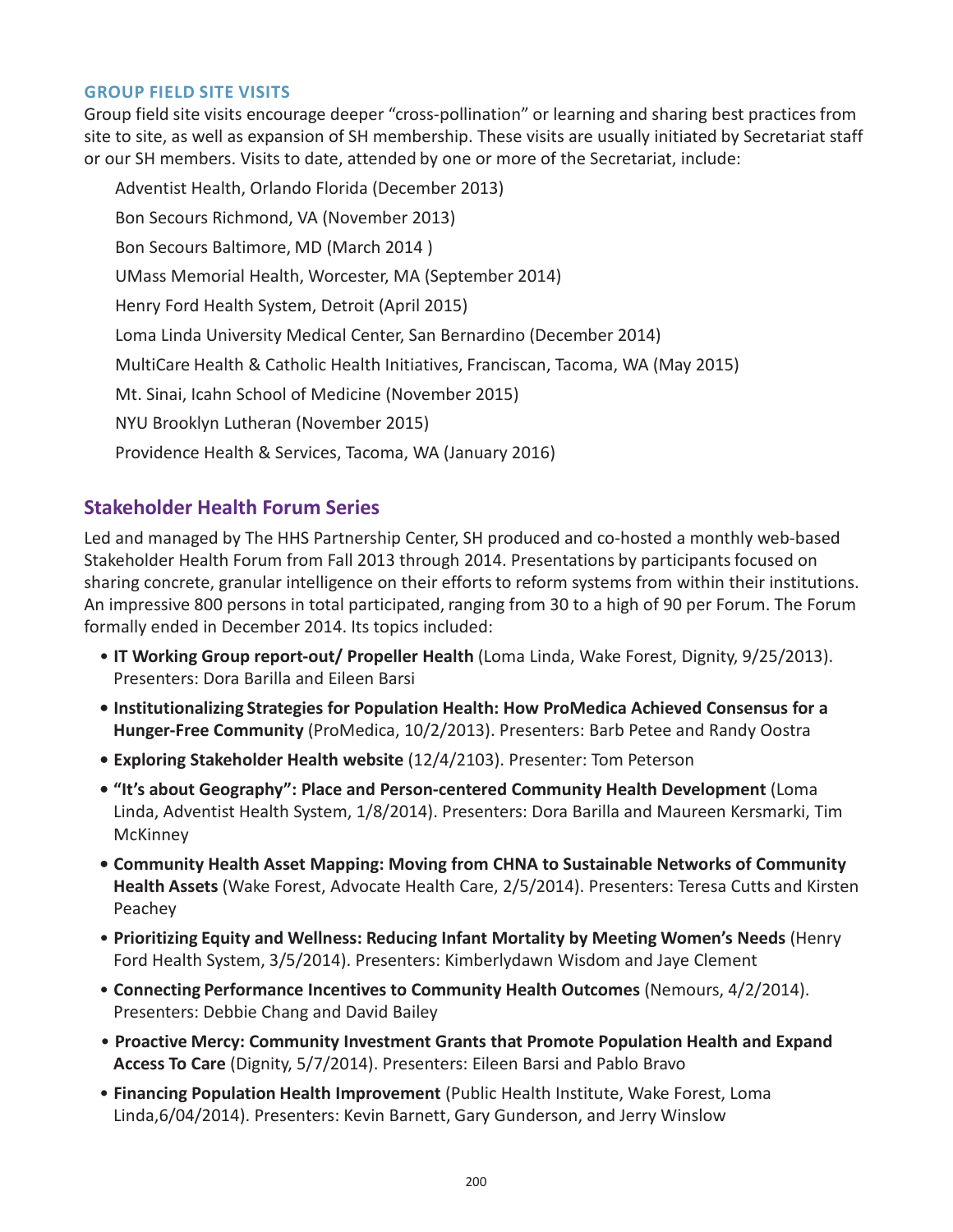- **Community Rx: Connecting People to Community Health Resources** (Univ. of Chicago Medicine, 9/3/2014). Presenter: Stacy Lindau
- **Trauma's Toll on Health: A Community-wide Response** (Memorial Hospital South Bend, 10/1/2014). Presenter: Margo DeMont
- **Designing "Outside-In" Health IT Measurement Frameworks** (Dignity Health , Loma Linda, 11/5/2014). Presenters: Dora Barilla and Eileen Barsi
- **CDC Community Health Improvement (CHI) Technical Package** (Centers for Disease Control and Prevention, 12/3/2014). Presenter: Denise Koo

All Forum presentations are available on the SH website. In addition to acting as a convener and coordinator, The HHS Partnership Center took a key role in SH. It supported existing network of participants and recruited new health system members and other relevant stakeholders. Additionally, the HHS Partnership Center contributes to the ongoing content for the website, Stakeholderhealth.org, which acts as a disseminating platform for exemplary practices and models.

Several exemplars were featured on RWJF's New Public Health daily blog that records and showcases innovative and noteworthy practice in the population health movement. These include:

- Health Systems Learning Group: New Public Health Q&A with Gary Gunderson (Sept. 16, 2013)
- Stakeholder Health: Q&A with Kimberlydawn Wisdom ( Nov. 6, 2013)
- How Do You Transform a Community After a Century of Neglect? (Nov. 20, 2013)
- A Hospital Helps Revitalize the Community Outside Its Walls: Q & A with George Kleb and Christine Madigan (March 25, 2014)
- A Trauma Informed Community, Margo De Mont (Oct. 1, 2014)

#### **Website, E-Zine and Communication Strategy**

As a learning collective, Stakeholder Health is a forum for sharing and questioning together. Our website (www.stakeholderhealth.org) is where the face-to-face meetings are captured and reflections posted. For most convenings, agendas and presentations are posted along with notes. In November 2013, SH launched a website to host an online conversation. Through stories, blog posts, and Q&A's with thought leaders, the site shares struggles of the community with a focus on what's working, challenges and questions. The site also serves as the main avenue to alert the learning community about upcoming webinars, workshops, trainings and other kinds of meetings. Since it was set up, the site has had around 20,000 user sessions, more than 160 posts and filled 110 pages. In addition, a monthly online newsletter goes to subscribers. As this has evolved, it has taken on particular themes such as navigation networks, aligning community assets, overcoming the transportation barrier, and community health workers.